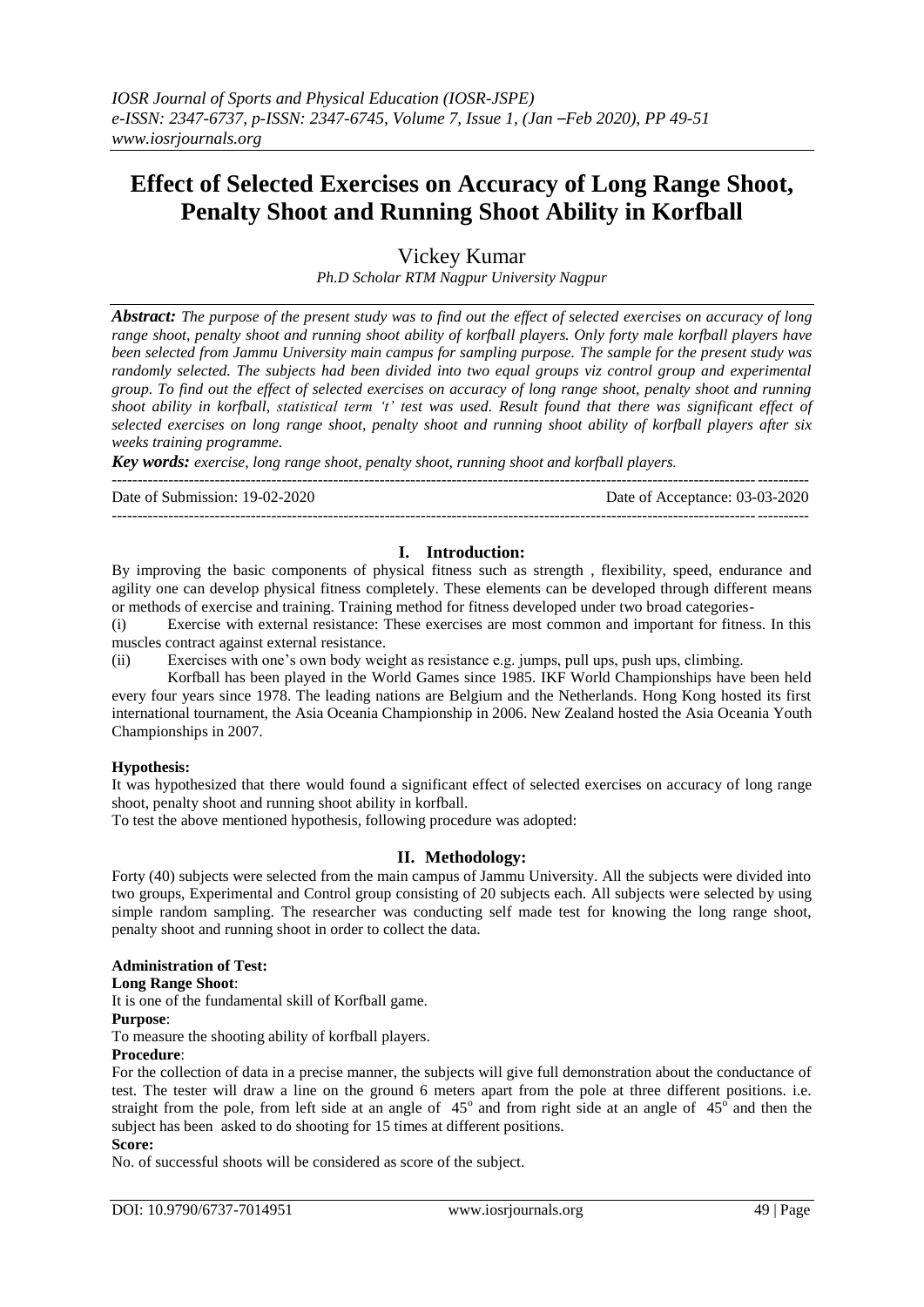#### **Experimental procedure of Training Design**

| S.No.<br><b>Name of Group</b> |  | <b>Type of Group</b> | <b>Type of Training</b> |  |  |
|-------------------------------|--|----------------------|-------------------------|--|--|
| . .                           |  | Experimental         | Selected exercises.     |  |  |
| ٠.                            |  | Control              | No Training             |  |  |

#### **III. Findings:**

The data was collected from 40 players before and after six week training program on long range shoot, penalty shoot and running shoot. Then this data was further analysed by comparing the means of pre and post test of control and experimental groups and was again statistically analyzed by applying"t"-test to check the significant difference among selected variables. Therefore separate tables and graphs have been presented for each variable as follows:

## **Comparison Of Long Range Shoot Between Post Test Of Control and Experimental Group**

| ∼<br>Group        | Mean | $\alpha$ m<br>5.V. | M.D.            | nг<br>D.F. | ∩ m<br>v.ı. | m m<br>          |
|-------------------|------|--------------------|-----------------|------------|-------------|------------------|
| $\sim$<br>Control | 0.4  | 1 O<br>J.IO        | $\Omega$<br>0.4 | 38         | $-$<br>ັ້   | $\alpha$<br>2.02 |
| Ð<br>Experimental | 26.6 | $\sim$<br>ہ ہے . ت |                 |            |             |                  |

Level of significance  $= 0.05$ Tabulated't'0.05 (19) = 1.729

Table reveals that there is found a significant difference between means of post test of control and experimental group, because mean of post test of control group is 18.4 is less than mean of post test of experimental group which is 26.6, and their mean difference is 8.2.To check the significant difference between post test of control and experimental group the data was again analysed by applying" test. Before applying" test, standard deviation was calculated between post test where S.D. (control group) =5.18 and S.D. of (experimental group) =3.21. There was a significant difference between post test of control and experimental group because value of calculated 't' =5.57 which is more than tabulated 't' =2.02 at 0.05 level of significance, which shows improvement was found in experimental group because training was given to the subjects of experimental group.

#### **Comparison of Penalty Shoot Between Post Test Of Control And Experimental Group**

| <u>condo o chua badoinn ann an can</u> |               |             |             |             |      |         |  |
|----------------------------------------|---------------|-------------|-------------|-------------|------|---------|--|
| Group                                  | <b>Mean</b>   | с'n<br>5.D. | M.D.        | D E<br>v.r. | v.s. | m m<br> |  |
| Control                                | າະ າ<br>ر. رے | 5.70        | .77<br>4.75 | 38          | 2.84 | 2.02    |  |
| Experimental                           | 30.05         | 4.91        |             |             |      |         |  |
| $\cdot$<br>$\bigcap_{n=1}^{\infty}$    |               |             |             |             |      |         |  |

Level of significance  $= 0.05$ Tabulated 't'  $0.05$  (38) =  $2.02$ 

Table reveals that there is a significant difference between means of post test of control and experimental group, because mean of post test of control group is 25.3 which is less than mean of post test of experimental group is 30.05, and their mean difference is 4.75, To check the significant difference between post test of control and experimental group the data was again analyzed by applying't' test. Before applying't' test, standard deviation was calculated between post test where S.D. (control group) =5.70 and S.D. of (experimental group) =4.91 There was significant difference between post test of control and experimental group because value of calculated 't' = 2.84 which is more than tabulated 't' = 2.02 at 0.05 level of significance, which shows improvement has been found.

> **Comparison of Running Shoot Between Post Test Of Control And Experimental Group**

|                                               | OI Control mu Labermental Group |                        |                              |      |      |              |         |  |
|-----------------------------------------------|---------------------------------|------------------------|------------------------------|------|------|--------------|---------|--|
|                                               | Group                           | Mean                   | $\alpha$ m<br>5.D.           | M.D. | D.F. | v.           | m m<br> |  |
|                                               | Control                         | $\sim$ $\sim$<br>ن د ب | 4.34                         | 6.35 | 38   | : ၁၀<br>رے ک | 2.02    |  |
|                                               | <b>Experimental</b>             | 29.85                  | $\gamma$ $\gamma$<br>ہ ہے، ب |      |      |              |         |  |
| $P = 1$ . The same set of $P$<br>$\mathbf{A}$ |                                 |                        |                              |      |      |              |         |  |

**Level of significance = 0.05 Tabulated't'0.05 (38) =2.02**

Table reveals that there is a significant difference between means of post test of control and experimental group, because mean of post test of control group is 23.5 is less than mean of post test of experimental group is 29.85, and their mean difference is 6.35. To check the significant difference between post test of control and experimental group the data was again analysed by applying"t" test. Before applying"t" test,